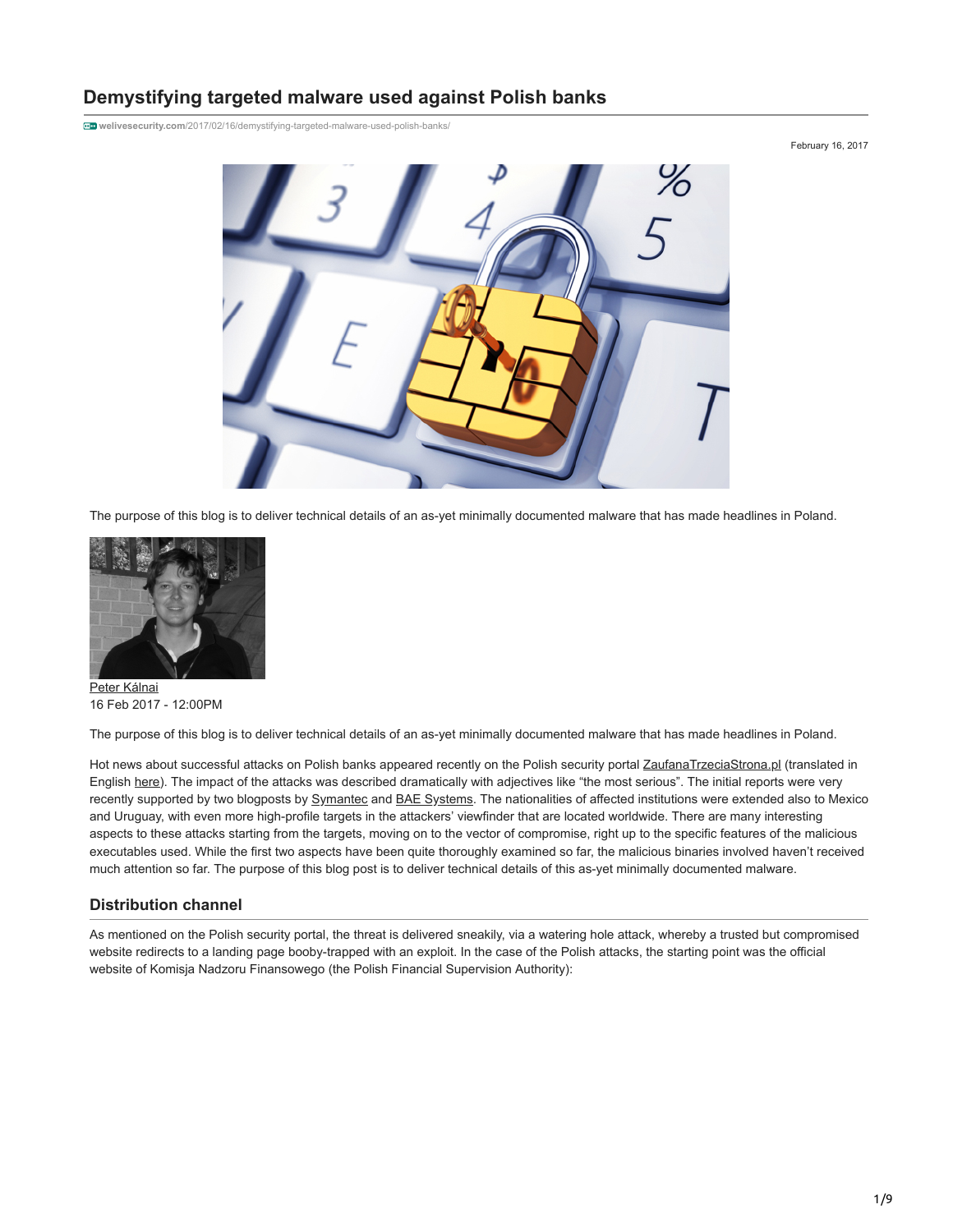However, our data indicate that the website of the equivalent Mexican authority, Comisión Nacional Bancaria y de Valores (National Banking and Securities Commission), also served identical malicious redirects (unfortunately, information released by web tracking services or by the institution itself has not yet confirmed or made any mention of this). Based on our data, the redirects went from this subsite:

 $\mathbf{L}$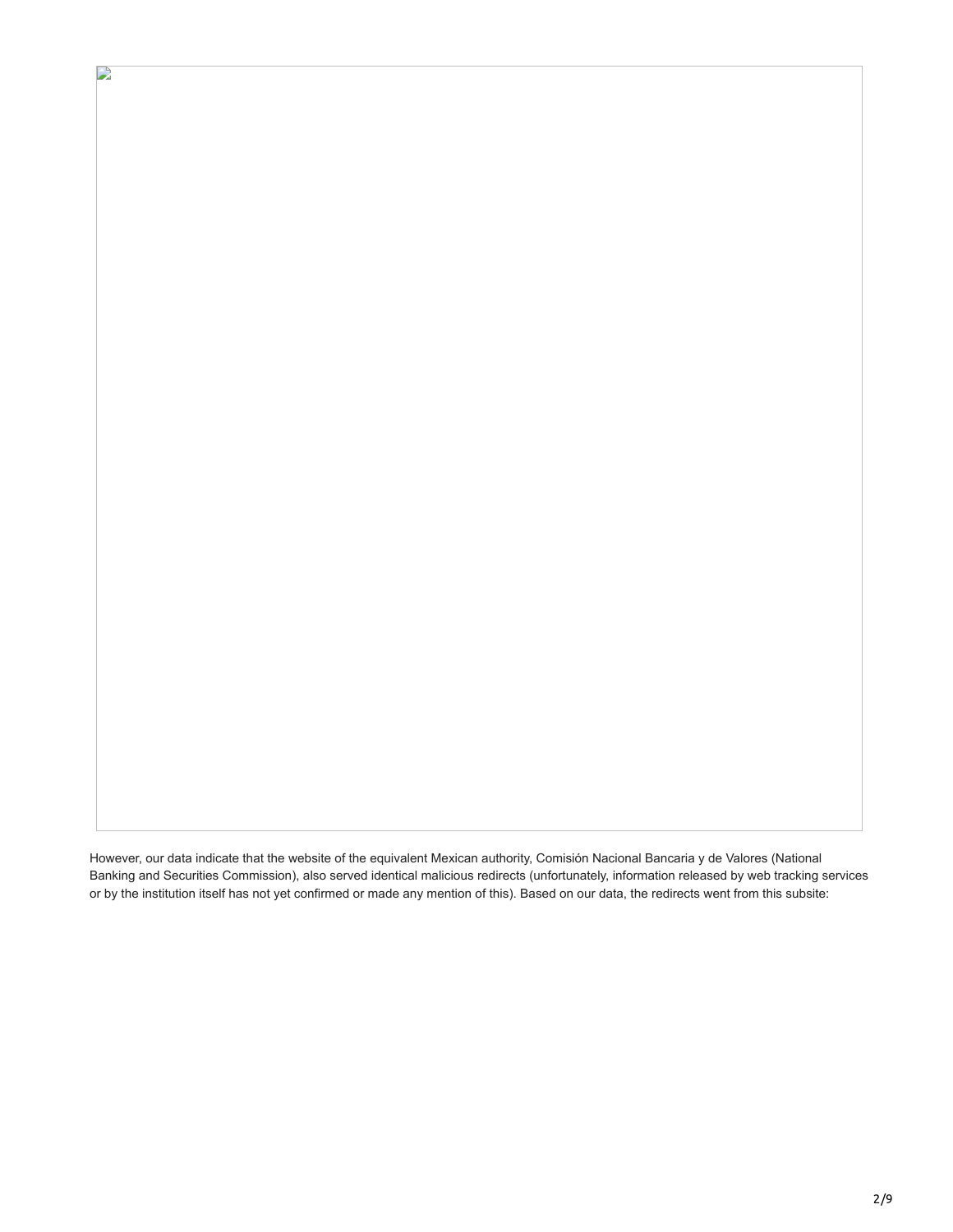# **Stage 1: Dropper**

 $\mathbf{L}$ 

If the exploit kit successfully delivers the intended malware, the malicious payload – a 64-bit console application – is executed on the victim's computer. Unlike the dropper reported by BAE Systems, this program expects one of three switches in the argument list: *-l, -e, or -a* (section (2) in the following figure). While the *-l* switch has the same meaning, the remaining two are necessary to **e**xtract binaries of the next stage from resources (section (4) in the figure) and to (**a**uto)start one of them as a service (section (5)):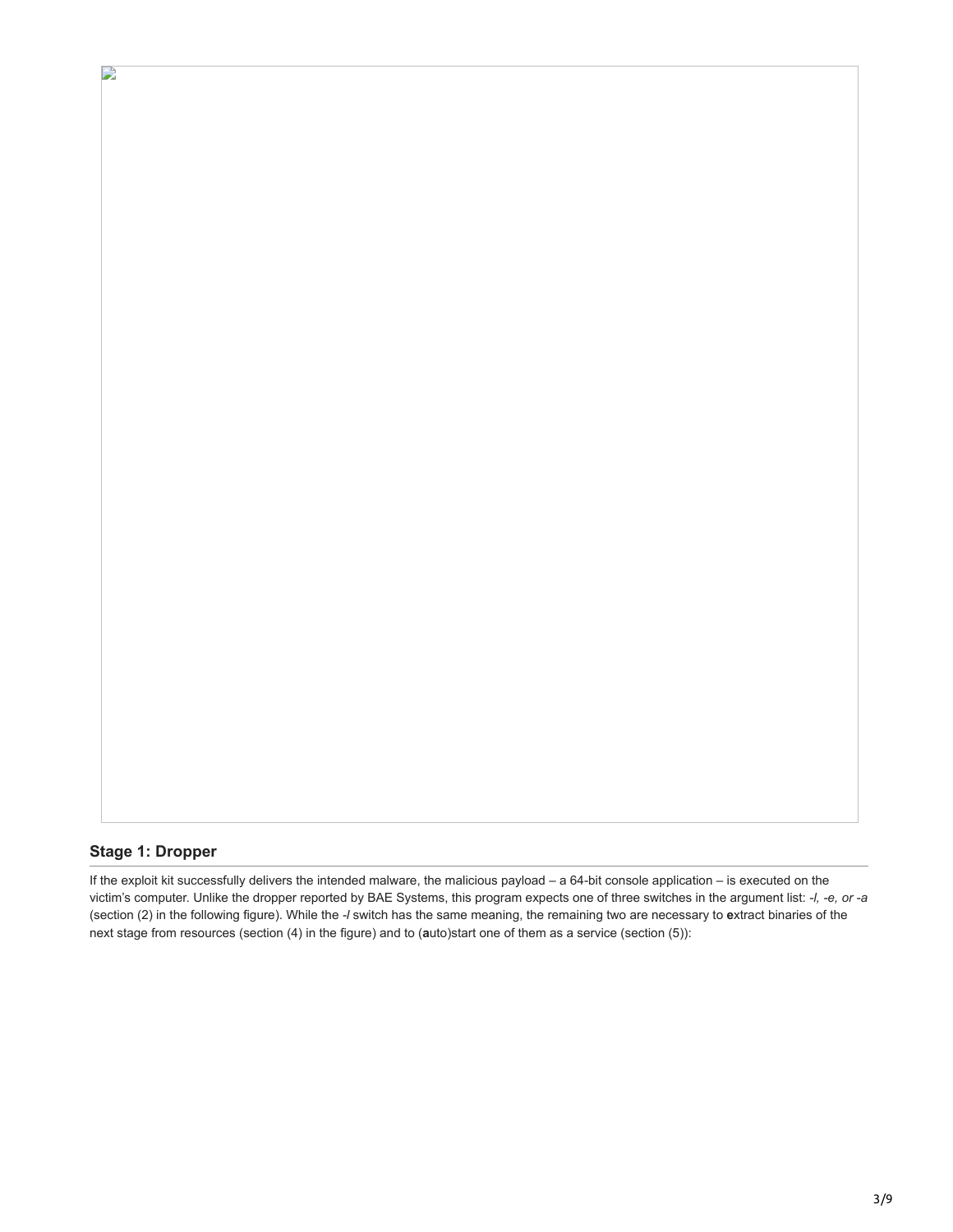In section (5) in the figure above, the dropper tries to change the configuration of a system service in order to load the dropped loader as a service. The service is configured to start automatically by the service control manager during system startup. Administrator privileges are necessary to achieve the goal.

D

Unlike the subsequent stages, the threat does not hide itself very carefully during the first stage. It even contains verbose statements that provide information about the status of execution (in this case, about extracting encrypted resources; however, the debug-info like original function names are not present).

The dropper employs dynamic API loading instead of having Windows functions in its import table (well explained in the Novetta report ["Operation Blockbuster](https://www.operationblockbuster.com/wp-content/uploads/2016/02/Operation-Blockbuster-Report.pdf#34)" on the Lazarus Group, page 34). Section (3) in the figure above displays a wrapper of this feature, going one system library after another.

It seems that the attackers denote the second stage as "loader" and the third stage, containing the main malware functionality, as "module". The loader is decrypted, while the module is just extracted and dropped as-is. To reduce their visibility during forensic analysis, the files borrow their creation time from the system's shlwapi.dll. An interesting feature of the encryption algorithm employed is that it is quite a recent RC4-like stream cipher called Spritz (<https://people.csail.mit.edu/rivest/pubs/RS14.pdf>, 2014). [C](https://github.com/jedisct1/spritz) and [Python](https://github.com/edwardcunningham/spritz) implementations of Spritz are already available and they correspond to the following disassembled code from the dropper: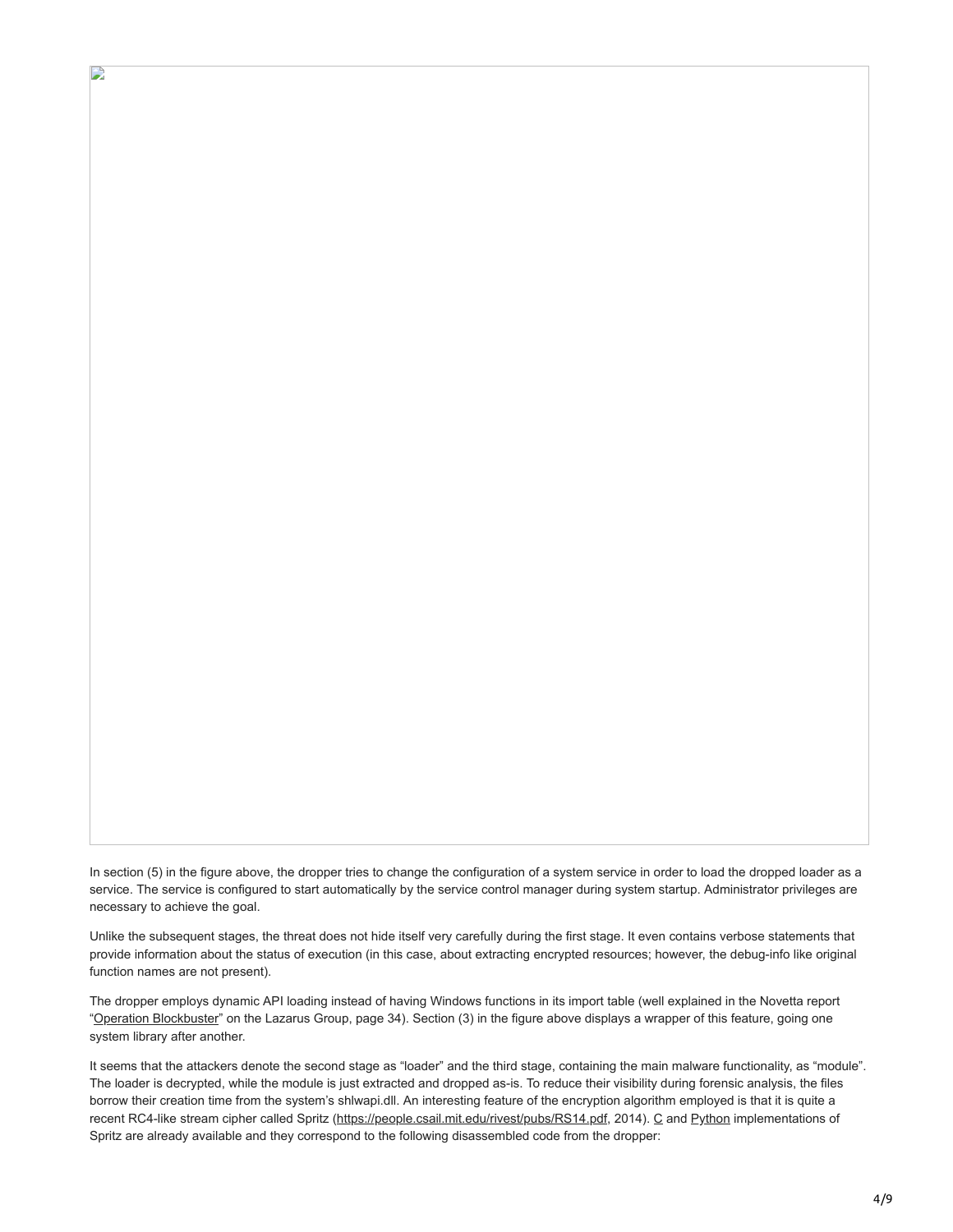#### **Stage 2: Loader**

D

There is a further indication of the intent to preserve the low profile of the threat. The loader is protected by a commercial packer called Enigma Protector and, as we learned, the module is stored in an encrypted state, waiting for the loader to unleash it. Having taken a closer look at this protection, we found that an unregistered copy of 64-bit Enigma v. 1.31 was used. Entirely as we would expect, since malware authors at this level of proficiency would not normally make such elementary mistakes as potentially revealing their identity by using a properly registered copy. (However, it is not unusual for criminals to abuse a leaked or pirated registered application if available.) Attackers intending to build a large botnet do not, in general, use commercial packers because a certain proportion of anti-malware vendors detect those generically. They therefore restrict the potential size of the botnet. However, in the case of a targeted attack there are advantages to using such protection. One that comes to mind is that the reconstruction of the original binary – i.e. as it was before it was subjected to the binary camouflage process – is hardly ever easy.

The impression sometimes given that only 64-bit Windows machines can be targeted by this threat is wrong. A 32-bit variant has also been extracted from computers in some affected institutions. Though it has the same overall structure, the 32-bit variant is not just a recompilation of the 64-bit one's source, but differs slightly: the dropper and the loader stages are combined into one, classic RC4 encryption is used rather than Spritz, and the module stage is stored in the registry instead of in the filesystem. Also, the version of the Enigma protector applied is 3.7, with a single developer license, and apparently used to protect the binary on 11<sup>th</sup> of January 2017.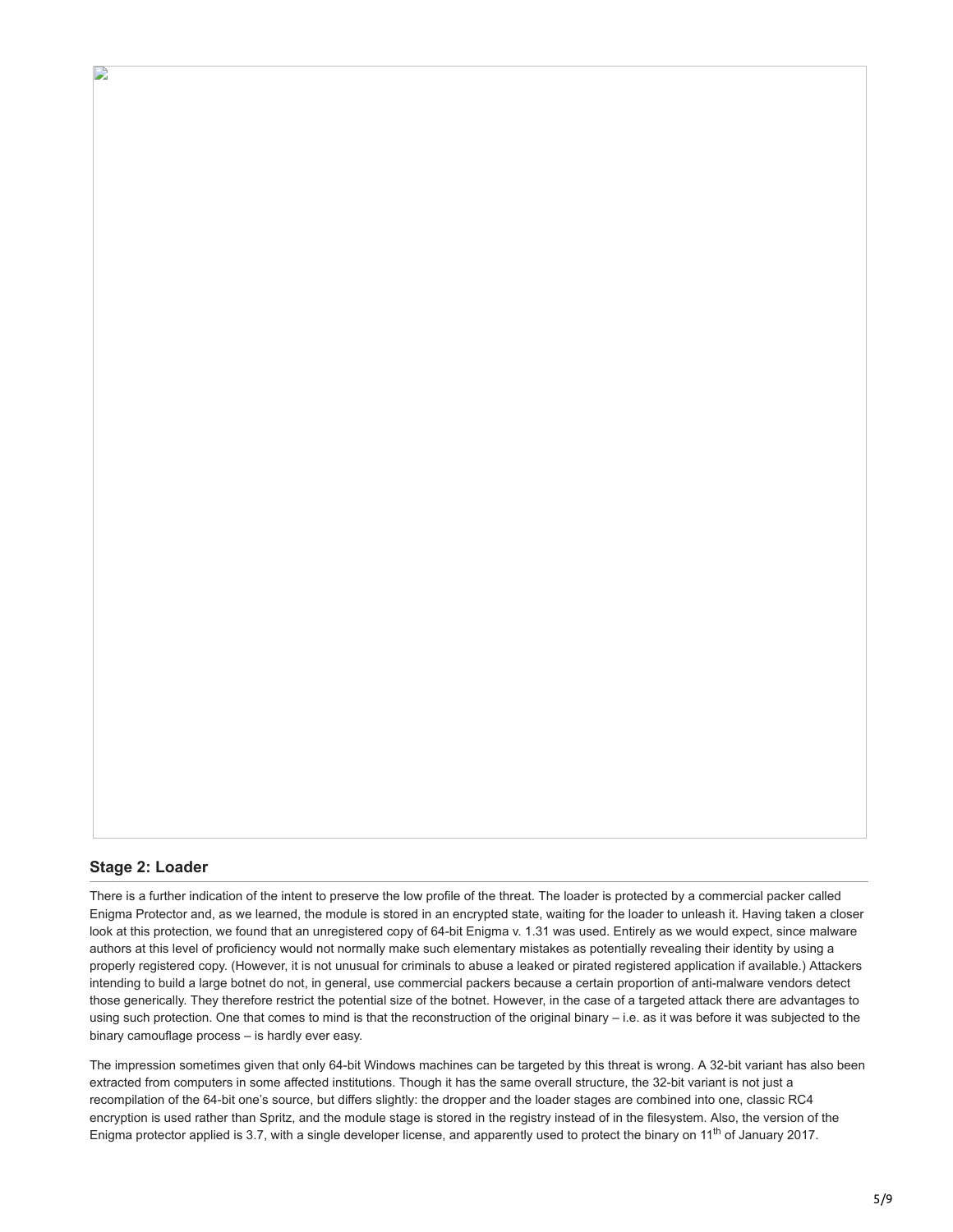# **Stage 3: Module**

 $\mathbf{D}$ 

The third and final stage is the relatively large module (~730 KB) that contains the main features of the malware: to communicate with the C&C and receive orders from operators.

The module injects itself into all running sessions on the compromised Windows system.

The next screenshot shows the situation after loading the module into the disassembling tool IDA Pro. The upper bar shows various parts of the binary: the code sections in blue, and the data sections in gray-and-yellow. The difference between cyan and dark blue sections is that cyan represents code statically linked from existing libraries. Besides the usual C runtime, we identified the linkage of an open source multiprotocol file transfer library called libcurl (version 7.47.1, released on  $8<sup>th</sup>$  of February, 2016), together with chunks of code from projects like OpenSSL and XUnzip. The color effect in the bar is not generated automatically: in this case, we had to explicitly mark parts that we considered as linked library code and we imported all the function names. The dark blue sections represent the code written by the attackers.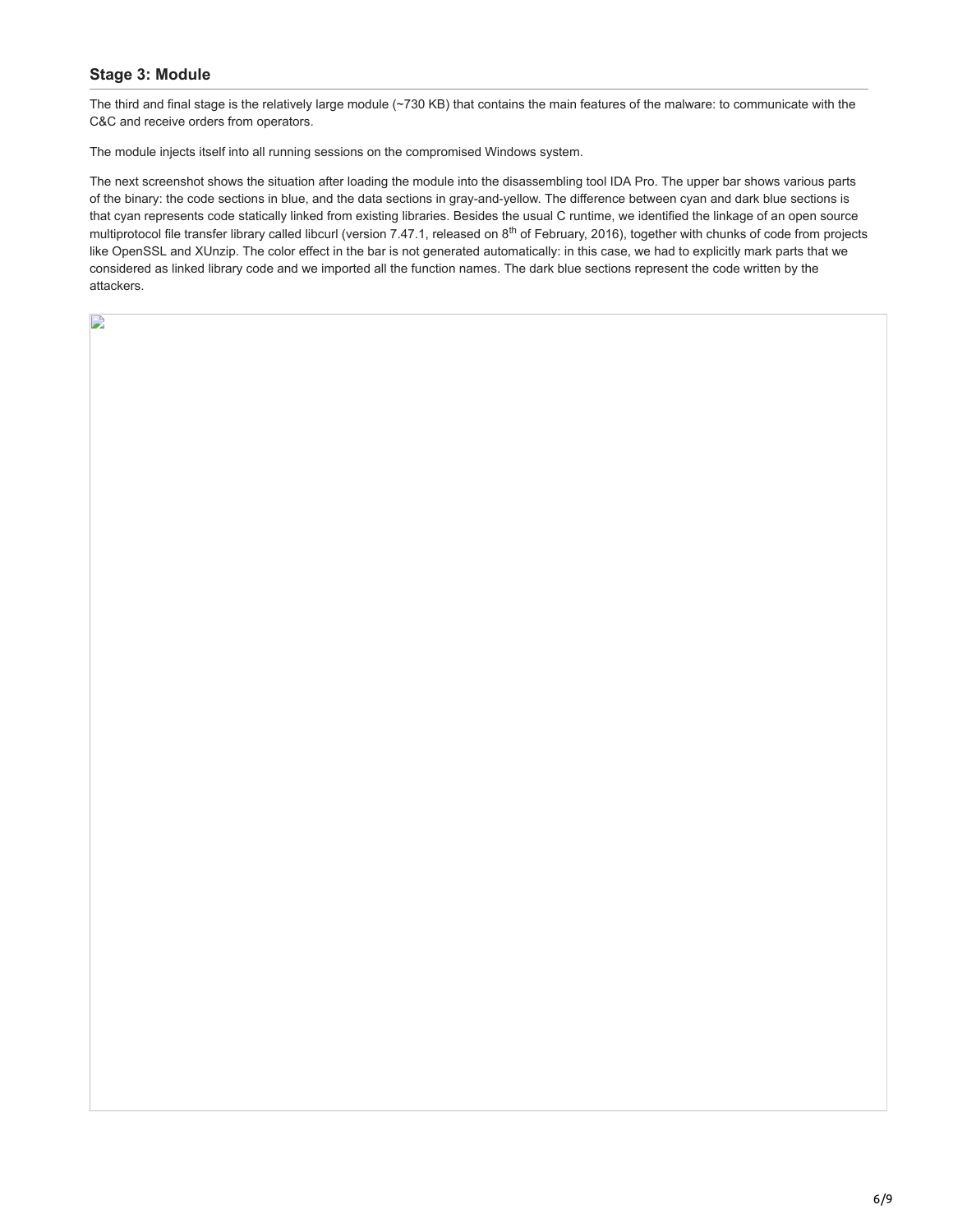There is only one encrypted URL stored in the module. Communication is encrypted. We haven't recorded any communication, because the remote server wasn't responding at the time of analysis. The module supports quite a lot of commands, with more than enough of the kind to clearly characterize it as a remote access Trojan (RAT). The dictionary of the commands is like this: "SLEP", "HIBN", "DRIV", "DIR", "DIRP", "CHDR", "RUN", "RUNX", "DEL", "WIPE", "MOVE", "FTIM", "NEWF", "DOWN", "ZDWN", "UPLD", "PVEW", "PKIL", "CMDL", "DIE", "GCFG", "SCFG", "TCON", "PEEX", "PEIN". Many of the commands are self-explanatory (SLEP is to sleep, PKIL is to kill a process, UPLD is to exfiltrate data, DOWN is to download, DEL is to delete a file, and so on). It is possible the original libcurl functions have been customized to meet the needs of the attackers. However, libcurl is a huge project with hundreds of contributors, tens of thousands lines of code and hundreds of options. The precise inspection and analysis of the linkage is in progress at the time of writing.

## **Lazarus-like toolkits**

The researchers from BAE Systems refer to the Enigma-protected 32-bit dropper as "Once unpacked it drops a known malware variant, which has been seen as part of the Lazarus group's toolkit…". Moreover, Symantec states "Some code strings seen in the malware used shares commonalities with code from malware used by the threat group known as Lazarus." One can find a connection also in the report by Novetta, such as the already-mentioned dynamic API loading. All these signs motivate us to describe actual crucial properties of a Lazaruslike toolkit as follows:

(1) multi-staged malware that executes in a cascade

- (2) the initial stage is a console application expecting at least one parameter
- (3) WINAPIs are loaded dynamically

(4) RC4 or similar with a long key used for the decryption of the next stage

(5) the consequent stage(s) are dynamically linked libraries that are loaded as a service with the SERVICE\_AUTO\_START start type (administrator privileges are required for this action)

Our data show activity of various Lazarus-like malware in-the-wild recently. However, to provide a clearer picture of the whole case, we need time to collect further relevant information.

# **Strange discovery**

During our research, we found another interesting sample that belongs to the same malware family. A console application expecting four parameters called fdsvc.exe ((2) check), that executes in a cascade ((1) check). Moreover, it decrypts the next stage using RC4 with a 32 byte key ((4) check). It doesn't have the last two properties. On the other hand, it injects the payload into all running Windows sessions. Moreover, the payload has statically linked libcurl v. 7.49.1. What makes this sample especially interesting, is how the final stage parses commands from operators. The operators are using commands in Russian language presented in a translit, which is a [method](https://en.wikipedia.org/wiki/Translit) of encoding Cyrillic letters with Latin ones: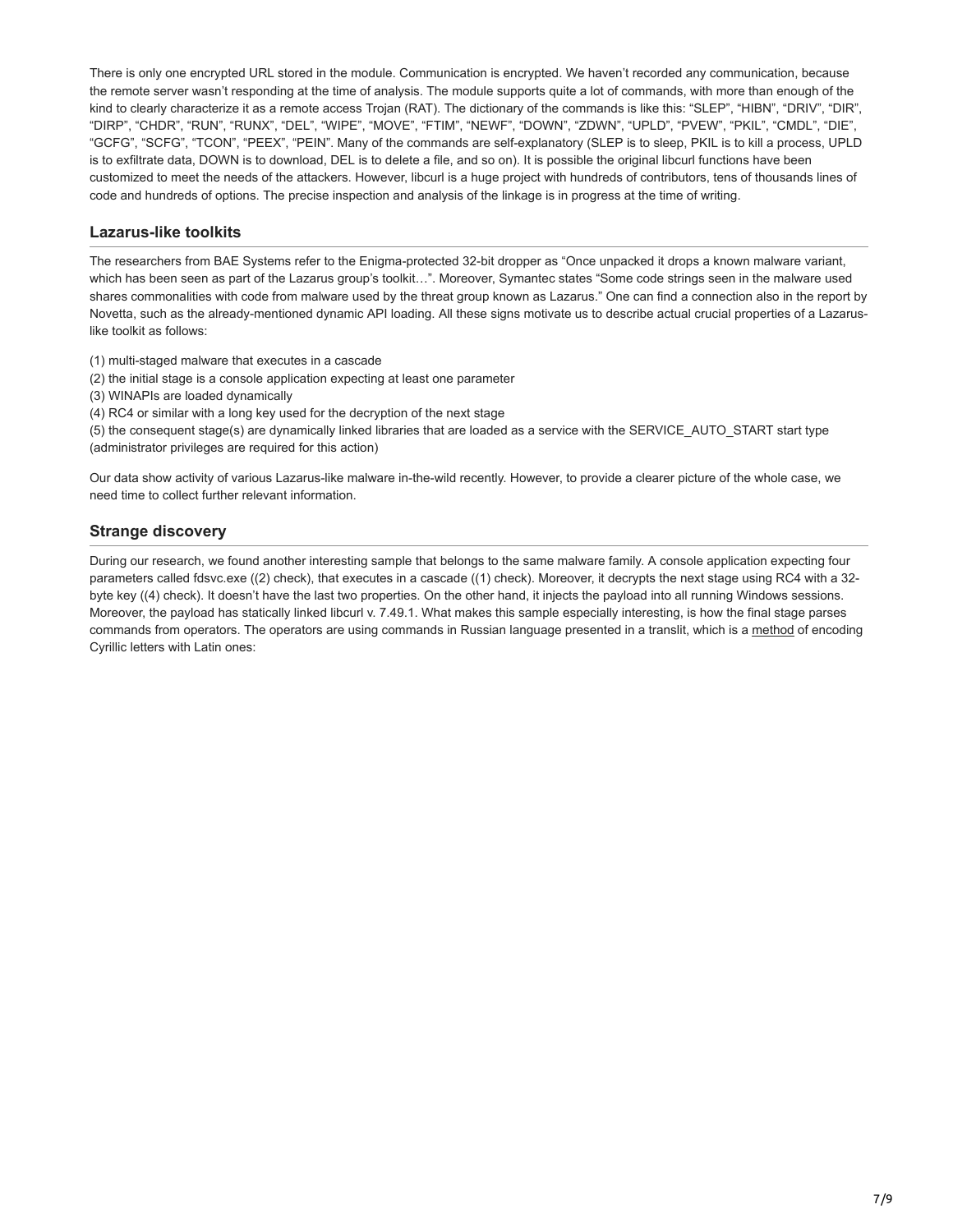But we have to be careful with attribution. The language used might very well be a false flag! One quick reason that comes to mind: malware authors usually implement commands via numbers or English shortcuts. Having a twelve-letter command is a bit impractical.

## **Conclusion**

D

Considering the artifacts in the code, we venture to say that this is neither some reuse of code existing long before these recent Polish banking attacks, nor a forgotten, discontinued project. Moreover, we have observed occurrences of malware resembling this example in the past few weeks. The attackers behind the threat have a good knowledge of what they are doing, so incident response teams in financial institutions or other high-profile targets might not be having much untroubled sleep in the near future. Actually, that is their job these modern days: to suffer sleepless nights!

#### **IoCs**

#### **Samples involved in the attacks**